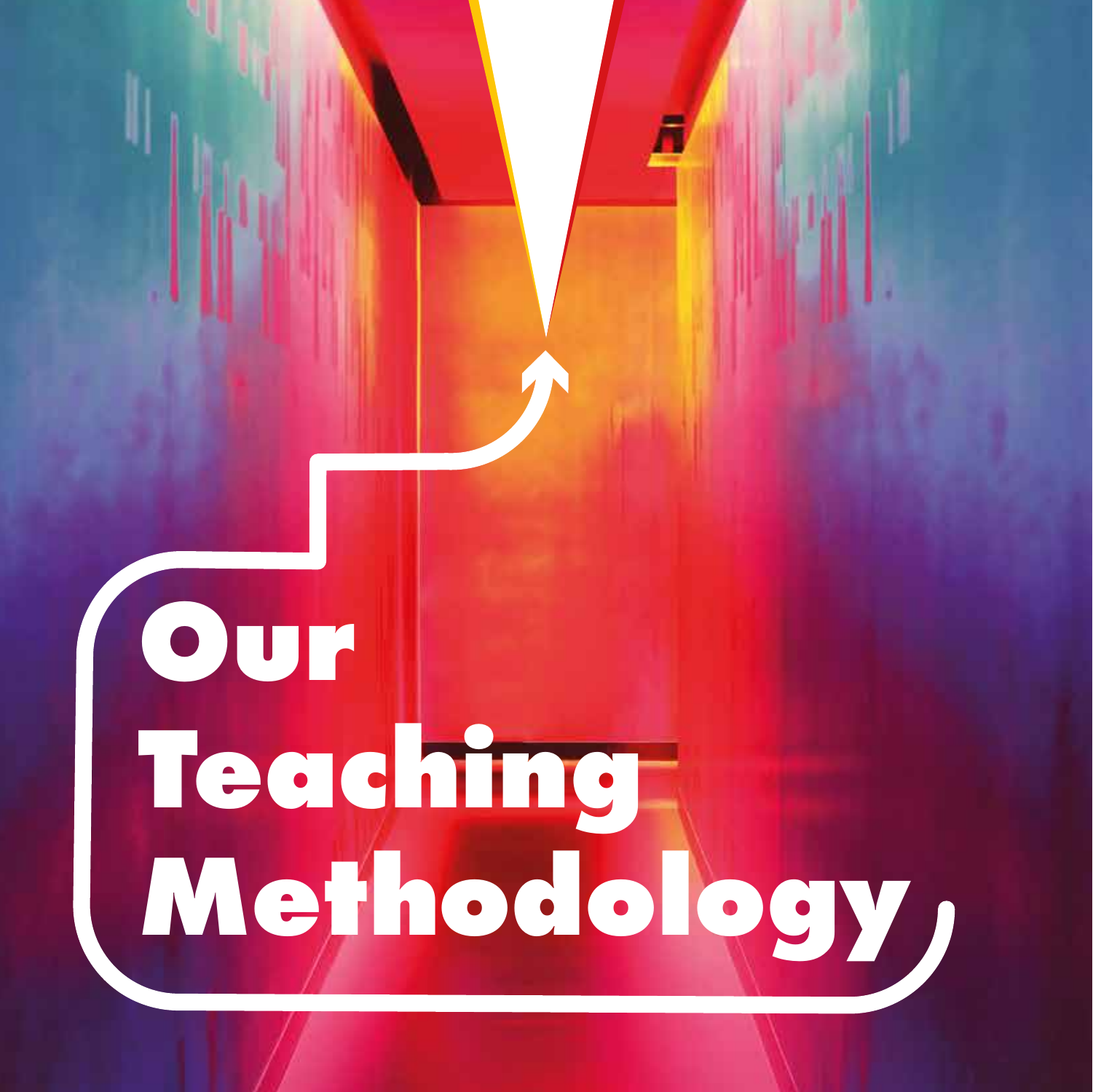

We've previously shared the principles we use to effectively teaching teenagers about money, it's time to take a closer look at the methodology.

When it comes to teaching teens about personal finance, there's not much difference in 'what' is taught, by various entities who take on this task.

And there are tons of tons of books and resources detailing what should be covered. From topics that range from Needs & Wants and Spending Styles, to Budgeting and Compound Interest, there's a universal commonality to the content being taught.

We however, have expanded on the usual content to include topics and aspects that are both intriguing and compelling - like behavioral finance and investing. But mainly what is different in our case, is 'how' we teach this to teenagers.

We have devised a number of models to ensure that the learning process is both compelling and enjoyable for the teenagers.

As I mentioned before, this isn't a skill we want our teens to learn just to tick the proverbial box; given how crucial and life-changing this skill is we need them to willingly absorb the learning, effectively retain it and then efficiently implement it.

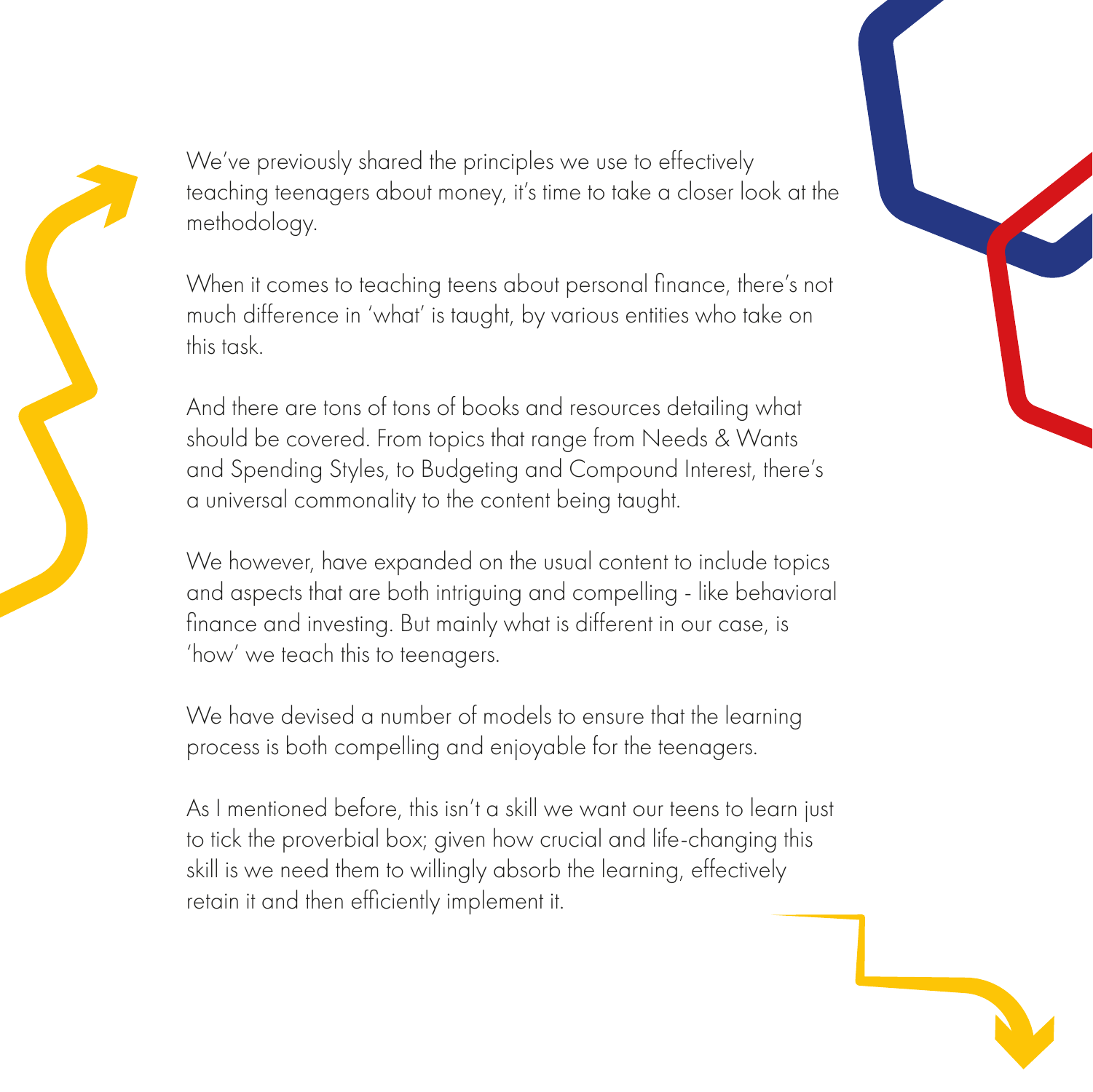### The first model is called the Triple T:

**Train** 

#### Try It Out

Whatever we teach them, serves to train their RAS (Reticular Activation System) to be more aware of situations around money.

**Teach** The next T stands for teach. Here we get the teens to commit to teaching everything they learned to at least one other person.

This effectively builds their awareness around the topic, which is a key part of financial empowerment. These teens now pay more attention to conversations around money and, they are sensitized to circumstances that involve money. As a result they are more mindful about what they spend on and other money decisions they take.

This step alone is extremely powerful as it gets them to think differently about money.

As with every model, each of the T's are powerful and effective in their own right but together they serve to leverage the entire learning process.

This is another powerful technique because when they teach, they learn twice, they learn better. There is something about teaching someone that encodes the information in a different way in their brains. Going over the content while teaching it, is a great way for them to efficiently revise and thus reinforce the content.



The feedback and reaction they get from the person they teach plays a big role in cementing the effectiveness of this strategy.

This third T, Try It Out, makes the learning tangible. When we end each session with how they can now practically use this information in their everyday lives, it brings the learning to life.

This dramatically increases their motivation because they see how it benefits them and this makes them eager to put into practice what they've learned.

It's important to do this for each concept of the program as it emphasizes the usefulness of each one, again serving to buttress their engagement and motivation.

These three steps ensure that the teens are actively engaging with the content, not just passively absorbing it.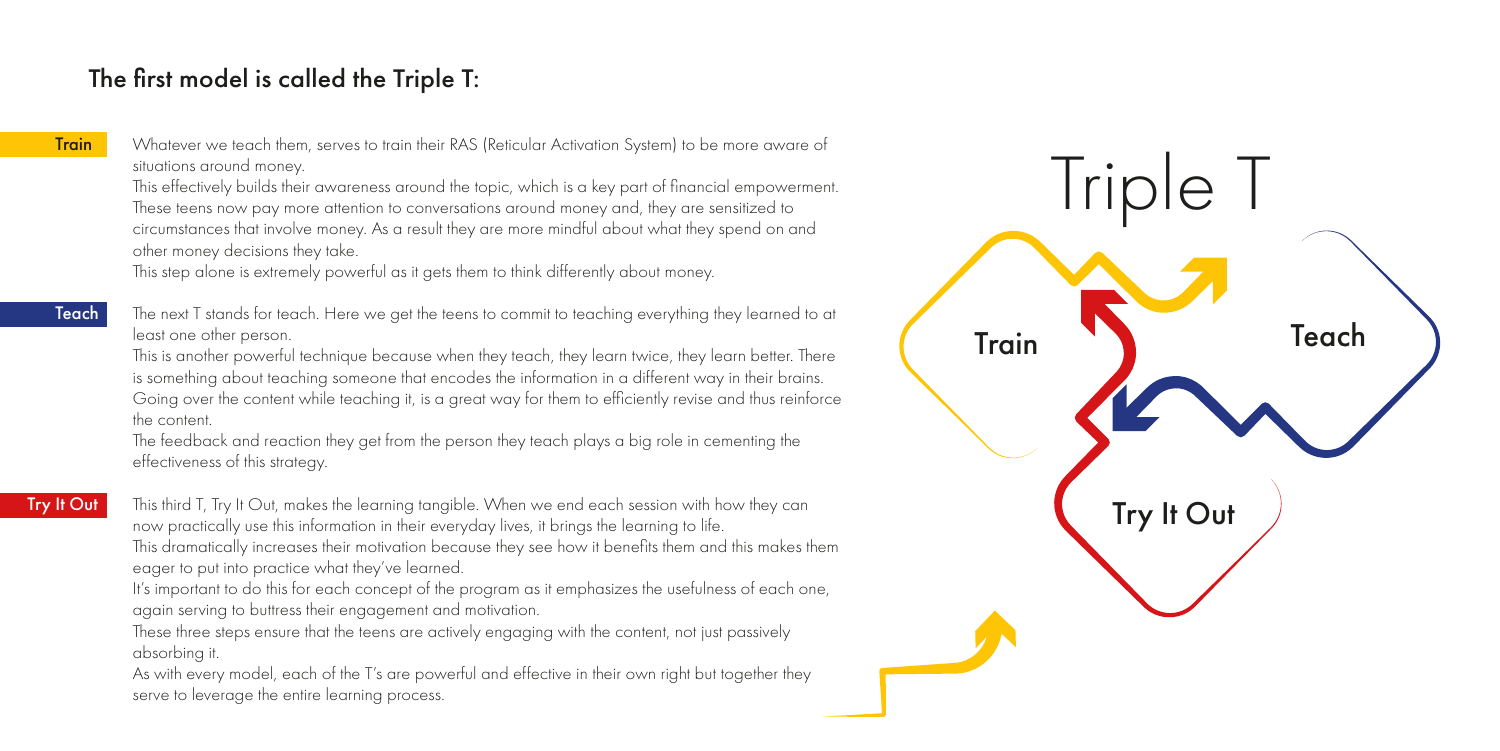## R.A.P.I.D. Transformation

Over the years of educating students about money, I've found that the R.A.P.I.D. transformation model detailed below leads to quick and lasting change. This models works in tandem with the Triple T model explained in the previous section.

#### Revise:

Revision of content previously covered is key, especially as this isn't taught as a test oriented subject.

Going over the main concepts covered in the last session, does a lot to scaffold the upcoming lesson, while reinforcing the past content. This is particularly important in this subject of financial education because each topic builds on the previous one and is critical for a in-depth understanding of the subject as a whole. It is also important as this is likely the first and only time these teens will undergo a formal training on the subject and so it's doubly important that the concepts are explained and understood well. Repetition in this context gets them to look at the content with fresh eyes, in light of what they've covered since, and this helps them gain new insights.

Asking them what they think about how they would advise someone to solve a problem gets them thinking critically about the problem. It helps them draw from their recent learnings and find ways to implement these concepts.

#### Advise:

Here I don't mean give advice, I mean get some case studies and ask the students what they would advise the person to do.

It's interesting to personalize the content when we can. For example if I know a student is studying to be a chef and dreams of opening his own restaurant, or if I know the students will be off to University and living on their own soon; I can personalize the examples to suit their particular situation. This works well because it gets their attention, as they are now seeing the content from a very personal point of view, which of course makes it more relevant and thus immensely more interesting to

Teens love this flipping of roles, especially since they are usually on the receiving end of advice from most grown-ups.

Giving advice also unconsciously makes them behave congruent to this advice in their own lives.

It's always amazing to see the well thought out advice these teens come up with in many situations where adults fumble regularly.

Getting them to repeatedly think in this mode helps them recognize patterns quicker and this helps them respond better when faced with these situations in real life.

#### Personalize:

them.

Personalizing it also has the effect of getting them to engage with the material in a way that's more meaningful and ultimately more memorable. It also has the added benefit of building richer relationships in class as students feel seen as individuals, not just a class as a whole. This makes more involved and committed students.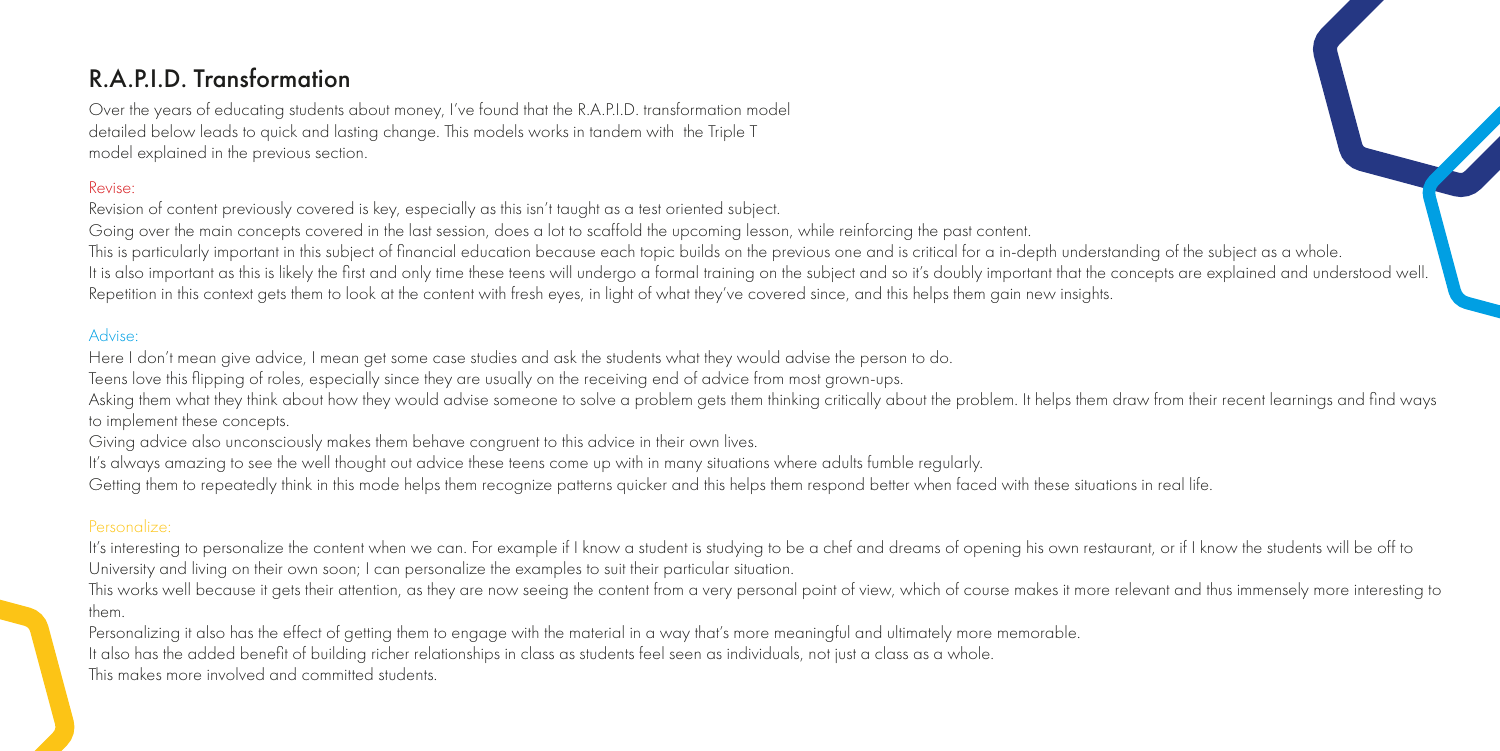Internalize:

This is where we ensure that students are so well versed in the topics that we have moved them from 'unconscious incompetence' where they didn't know that they didn't know; to a palace of 'unconscious competence'.

This is where they are so good at this skill that it becomes second nature to them. Kind of like riding a bike, they now know to ride and don't have to be so keenly conscious of their actions and movements when they are riding.

With regard to money, they no longer have to consciously think hard about their decisions, they automatically make the right ones because they have internalized the learnings so well and are implementing these learnings on a regular basis.

This is where we constantly devise ways increase the social interactions in class. While passive learning might feel easier, active learning is a whole lot more effective and long lasting. Teens learn best by discussing, debating and asking questions. Working together in small groups makes their ideas and brain circuits come alive. Teens also seem to enjoy it more and again this goes a long way to building richer relationships with the students, and also among students.

This doesn't mean they are less mindful, it just means it takes less effort for them to make the right decisions.

As Dr. David Rock states in his book Your Brain at Work, there are additional benefits to harnessing the power of social interactions. There is a memory network that gets activated when information is social that turns out to be more robust than a memory without a social element.

This is because they have internalized the concepts and their brains are now effectively hardwired to work in that way.

#### Devise:

Devising ways to get the teens to open up and interact with each other takes the engagement and enjoyment level up several notches and has the added impact of making the learning more memorable. Win-win all around.

# R.A.P.I.D. Transformation